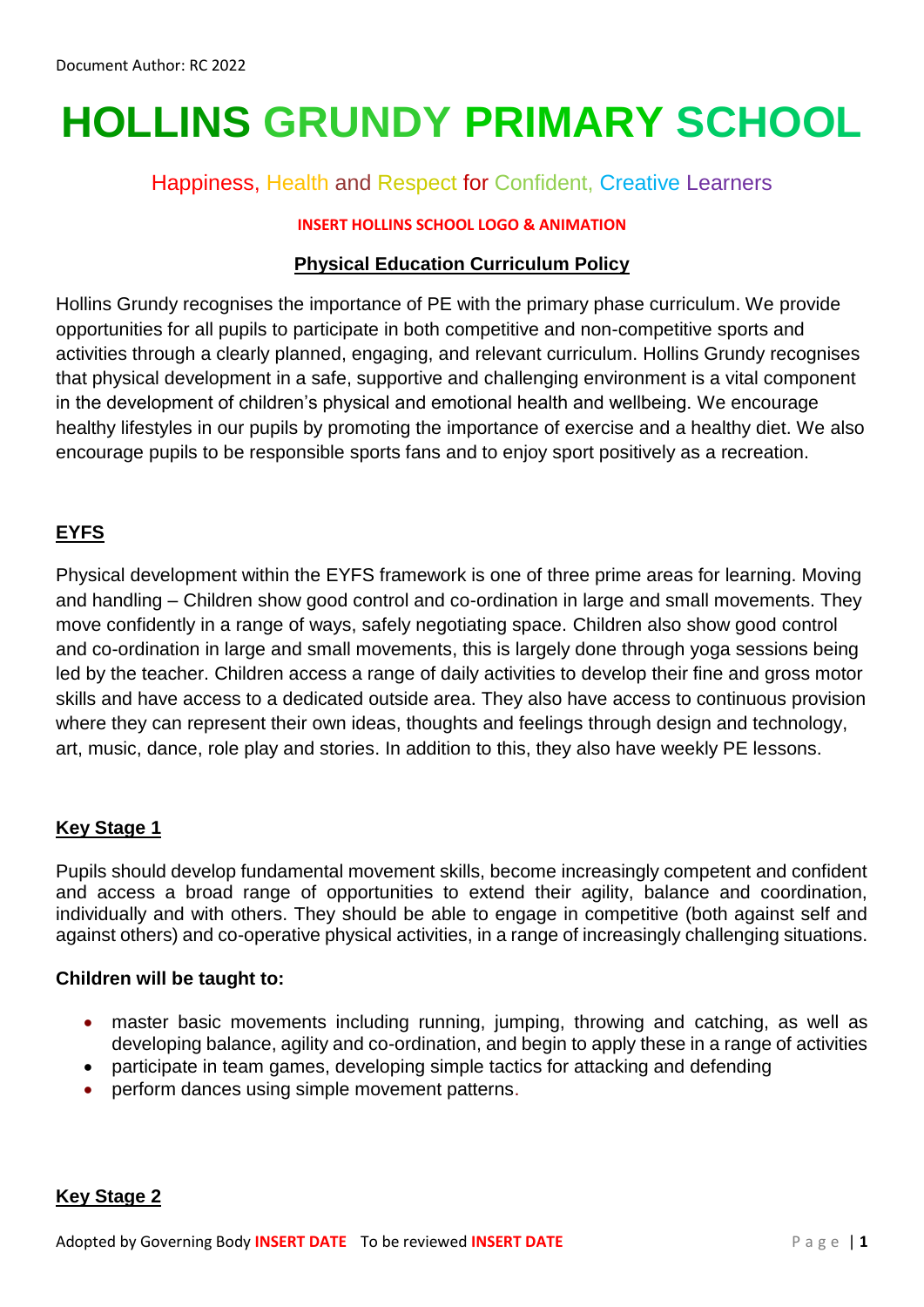Pupils should continue to apply and develop a broader range of skills, learning how to use them in different ways and to link them to make actions and sequences of movement. They should enjoy communicating, collaborating and competing with each other. They should develop an understanding of how to improve in different physical activities and sports and learn how to evaluate and recognise their own success.

#### **Children will be taught to:**

- use running, jumping, throwing and catching in isolation and in combination
- play competitive games, modified where appropriate [for example, badminton, basketball, cricket, football, hockey, netball, rounders and tennis], and apply basic principles suitable for attacking and defending
- develop flexibility, strength, technique, control and balance [for example, through athletics and gymnastics]
- perform dances using a range of movement patterns
- play competitive games, modified where appropriate [for example, badminton, basketball, cricket, football, hockey, netball, rounders and tennis], and apply basic principles suitable for attacking and defending
- take part in outdoor and adventurous activity challenges both individually and within a team
- compare their performances with previous ones and demonstrate improvement to achieve their personal best.

#### **Swimming and water safety**

All pupils will attend a course of weekly swimming lessons in Year 3, taught by qualified swimming instructors.

Pupils will be taught to:

- swim competently, confidently and proficiently over a distance of at least 25 metres
- use a range of strokes effectively (for example front crawl, backstroke and breaststroke)
- Perform safe self-rescue in different water-based situations.

#### **Extra Curricular Provision**

All pupils will have the opportunity to attend out of hours sports clubs to extend their learning. develop their interests and widen their opportunities to participate in sport. Over the school year Hollins Grundy staff work with specialist sports coaches, currently from Bury Schools Sports Partnership (BSSCO) and QFirst Sports who provide after school clubs for a variety of sporting activities, such as gymnastics, dance, tennis, athletics etc. School teaching staff also offer a variety of sports clubs at lunchtimes and after school for KS2 pupils.

#### **Opportunities for Competition**

We value healthy competition in sport and Hollins Grundy staff train several school sports teams such as football, netball, cross country and cricket. We are part of the Prestwich and Whitefield Junior Schools Sports Association (PWJSSCO) through which we participate in inter school competitions in variety of sports. We hold an annual whole school sports day event in which pupils compete for and against their house teams, parents are invited and encouraged to attend to support their children; we also host a very competitive Parents Race for any willing entrants!